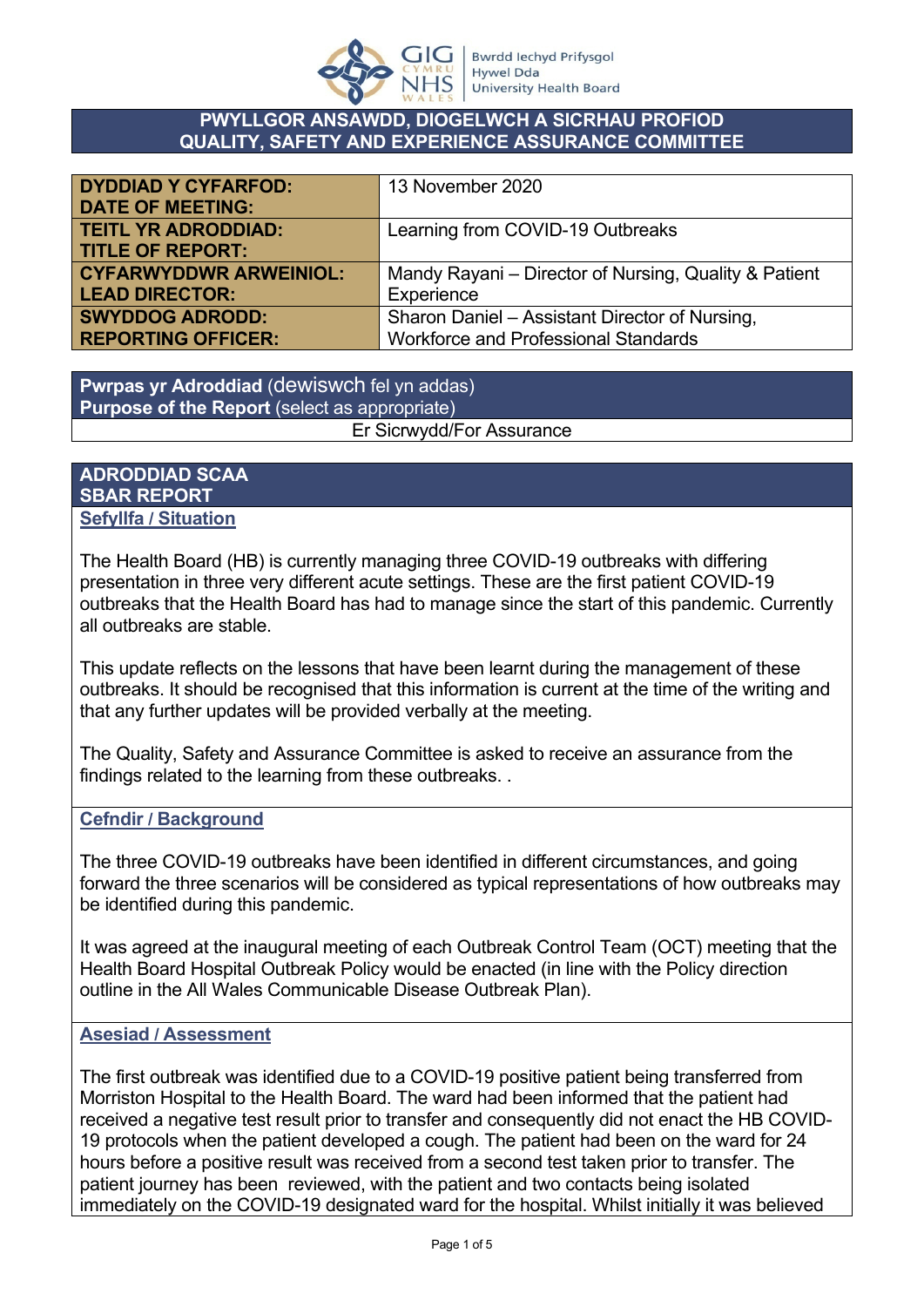that this situation had been contained, when a second patient on the ward that the patient from Morriston had initially been transferred to tested positive, this was managed in the same way and again, thought to be contained. As time progressed, it was apparent that there had been onward transmission of infection from the index case to patients and staff. The reasons for this are multifaceted as this is a highly infectious virus. Whilst the COVID-19 ward had previously achieved high standards around Personal Protective Equipment (PPE), hand hygiene, equipment cleaning, isolation and social distancing, it was evident from the outbreak investigation that these standards required reinforcement given that it had been a number of months since the ward had cared for COVID-19 positive patients. The type of patients on the ward made quarantining/isolating patients difficult due to the requirement for one to one nursing care, wandering patients with cognitive impairment and due to the increased risk of falls. In total, 11 patients and 12 staff related to this outbreak have tested positive thus far almost 3 weeks into the outbreak.

The second outbreak was identified when a patient due for discharge to a care home was screened and received a positive COVID-19 result. The patient was in an Older Adult Mental Health ward and the nature of the patients in this area means that many of them are not able to comply with isolation requirements, face coverings or social distancing. This was deemed to be a Healthcare Associated Infection as the patient had been hospitalised in excess of 14 days prior to the positive test result. At the time, there were no symptomatic staff or patients on the ward and the decision was taken to screen all the patients in an attempt to identify an index case. This process identified a further 4 positive cases. The ward was closed to new admissions and all staff were screened resulting in further positive cases. The presentation of the infection in these patients was very different, with atypical symptoms such as increased lethargy, decreasing engagement, increasing delirium and this was recognised early in the outbreak. In total, 10 out of 14 patients and 17 out of 54 staff have tested positive thus far 3 weeks into the outbreak.

The third outbreak was identified when a patient developed a cough and screened positive for COVID-19 on the Acute Stroke Unit (ASU) in Prince Philip Hospital (PPH). The ASU is attached to Ward 9 Rehabilitation. Patients are initially admitted to the ASU for intense care and then moved out to the main ward as appropriate. This meant that contacts had been transferred into bays on the ward, requiring all patients to be screened; this highlighted further cases. The investigation identified that a patient had been admitted to the ASU from a Care Home one week prior to the outbreak. This patient had been symptomatic on admission however, was not tested for COVID-19. In parallel to this, two staff tested positive for COVID-19 with possible community links. As there was no clear index for these combined cases, the decision was taken to screen all staff linked to Ward 9. To date,14 patients out of 28 and 17 staff out of 103 have tested positive for COVID-19 3 weeks into the outbreak.

The investigations associated with each outbreak and discussion at the OCT has identified the following learning/observations.

# **Decision Making**

In the first OCT, the process for managing the outbreak was discussed with the Consultant for Communicable Disease Control (CCDC) with the decision made that the Health Board Hospital Outbreak Policy would be used to manage the outbreak.

- Health Board Outbreak Policy used to manage the outbreaks and format OCTs.
- All decisions taken at OCT to be upheld unless changes have been agreed at Executive level.
- Engagement has been consistent from all parties. Meetings are chaired by the Hospital Head of Nursing, membership, although not exclusive, includes Hospital Director, General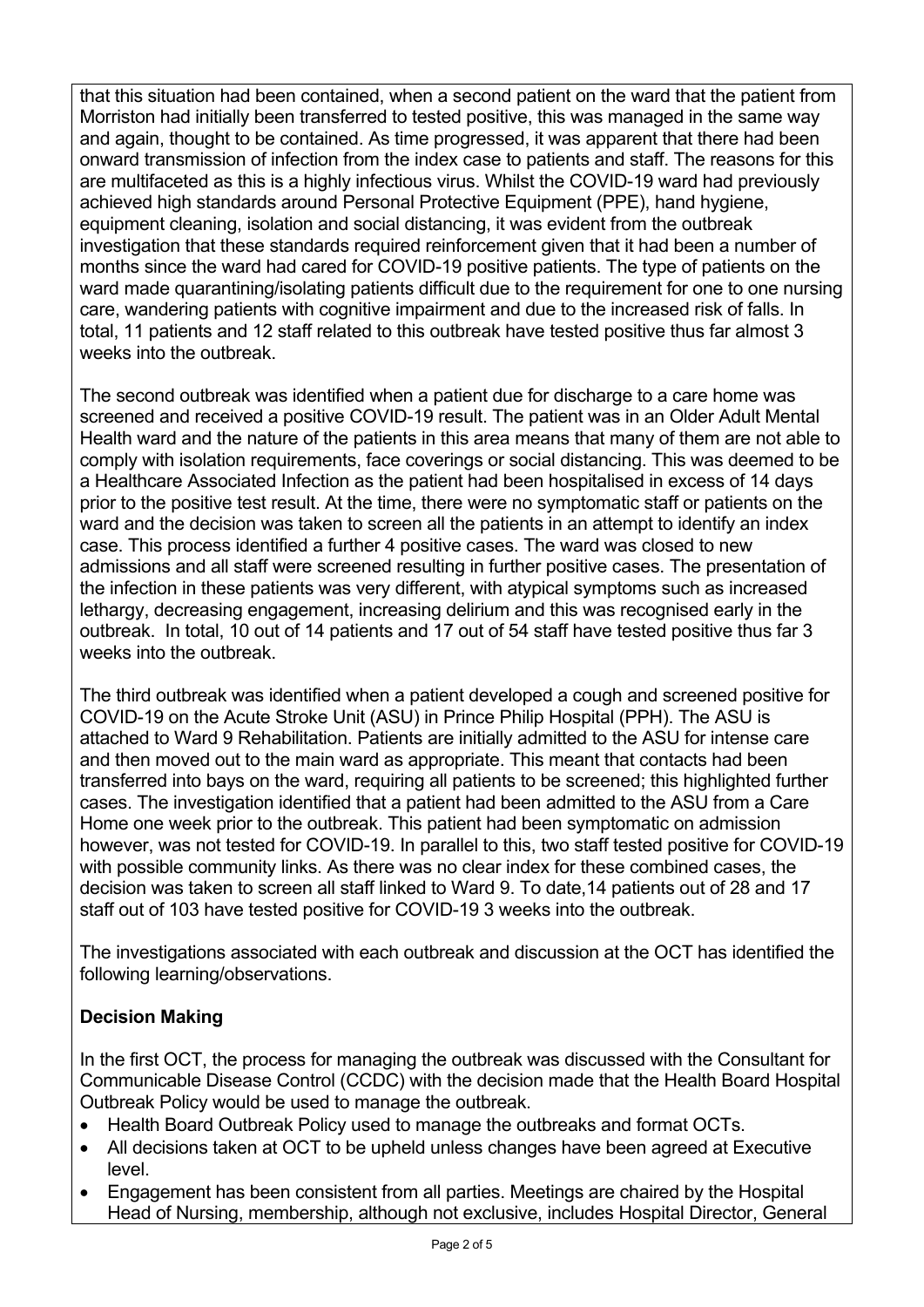Manager, Clinical Medical Lead, Nursing, Facilities, Infection Prevention, Microbiology and Consultant in Public Health. The Director of Nursing, Quality & Patient Experience and the Director of Operations also join meetings.

 An incident meeting is always considered calling when an issue is identified as it gives all parties an opportunity to voice concerns, review the situation and take the necessary action.

# **Testing**

- Decisions around extended testing will always be undertaken through discussion at the OCT with input from all parties.
- All new admissions are screened with appropriate precautions applied until results are known. COVID-19 Admission Testing Standard Operating Procedure approved at Tactical Group.
- Wards are reminded that retesting is only required if patients become symptomatic unless specific instructions are agreed otherwise.
- The Testing Cell were included in decisions to screen staff and supported this process.

## **Disease Presentation**

- In outbreak areas, there is a need to recognise atypical symptoms such as delirium, gastrointestinal upset, decreased engagement.
- Staff were supported in having a low threshold for retesting patients and recognising atypical presentation.

## **Patient Management**

- Collaborative working between clinical teams worked well, specifically with PPH consultants supporting colleagues in the Mental Health ward with patient management and decision making.
- Review of patient resuscitation status involving discussion with the family, if required, should be a priority.

# **Communication**

- The importance of good lines of communication were noted.
- Representation from all staff groups at OCTs continues to work well.
- Staff receiving daily updates from Ward Managers worked well.
- Communication with families is key for patients and family.
- Patient Information patients need to be reminded not to interact closely with other patients and the need for social distancing.
- Patient information leaflet has been developed and is in the process of being printed.

## **Staff**

- When an outbreak is declared, there is a need to ensure that staff working on that ward are not working in other areas.
- Hospital management to link with Bank Office to advise on restricted areas.
- Link with nursing agencies as appropriate to advise.
- Block book staff for outbreak areas where possible.

# **Personal Protective Equipment (PPE) and Hand Hygiene**

- Review of practice by Infection Prevention Team early in the outbreak to provide assurance on policy compliance and identify education gaps.
- Sufficient quantities of PPE were available in all areas.
- All staff grades were compliant with 'Bare Below the Elbow'.
- It was identified that one area required additional access to alcohol gel at point of care for hand decontamination and personal individual issue 'tottles' were procured for staff.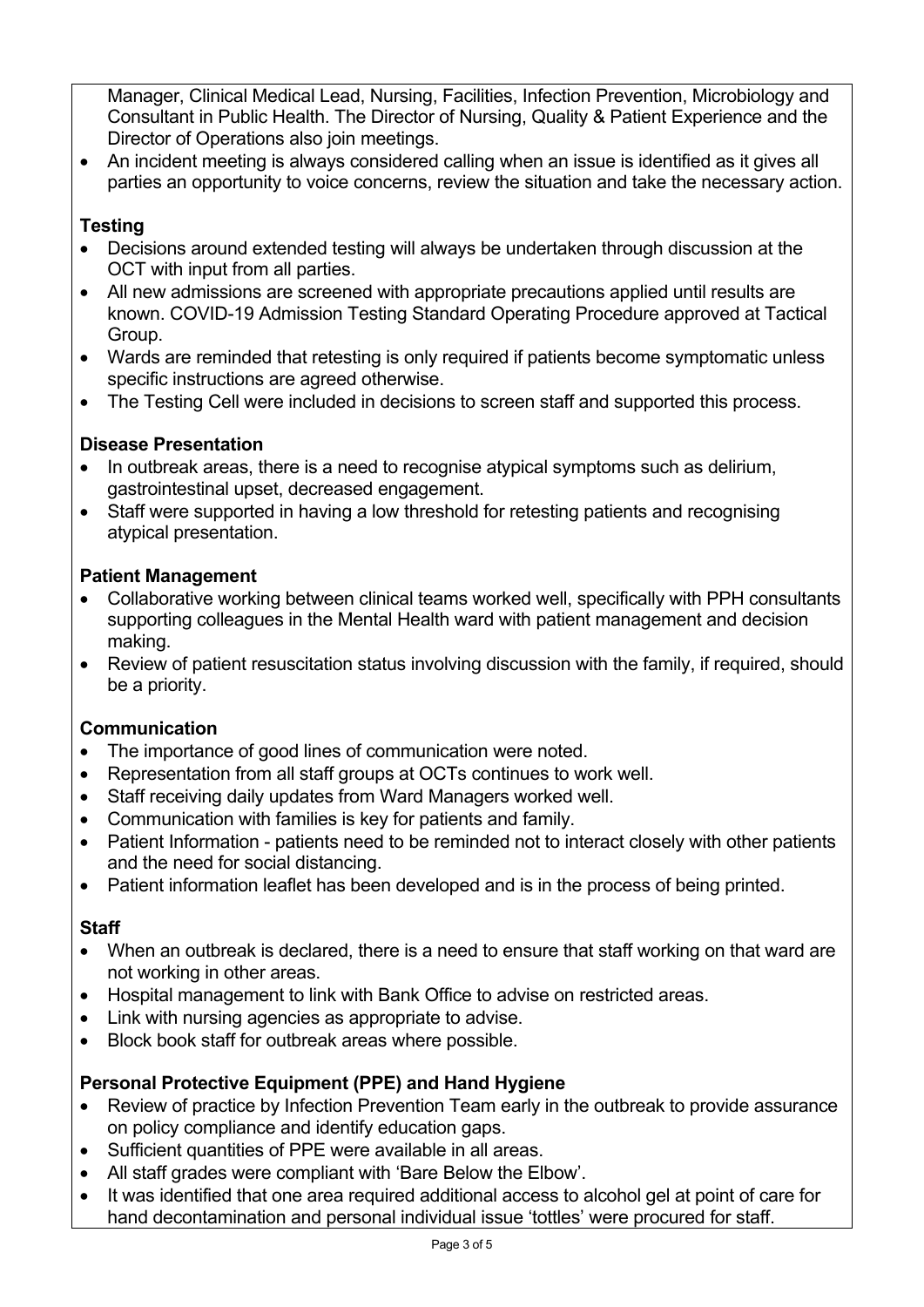## **Environment/Equipment decontamination**

- Enhanced cleaning put in place at the start of the outbreak daily use of disinfectants in all outbreak areas.
- No significant issues were raised with the fabric of the Estate in any of the areas.
- Ultraviolet Cleaning (UVC) technology was used in communal areas to additionally reduce environmental contamination.
- Cleaning schedules and Credits for Cleaning Scores were found to be good, however have been reinforced with staff.
- Wards have taken the opportunity to declutter.
- Cleaning of equipment with universal disinfectant wipes between patients reinforced.

## **Car sharing**

- Identified issue as historically staff have car shared to travel to work.
- Learning fed back to all sites.
- Global communications issued to remind staff of the need to wear face coverings if car sharing to/from work.

## **Reporting**

- Welsh Government (WG) is looking at a daily reporting system although, this is not currently in place.
- Outbreak to be reported via Datix as one incident.
- No Surprises proforma completed for each outbreak and returned to WG.
- Reporting of COVID-19 deaths is currently having to be completed twice by clinicians via the notifiable diseases form and Welsh Clinical Portal.
- Established reporting arrangements between each OCT and each County Incident Management Team (IMT).

## **Argymhelliad / Recommendation**

The Quality, Safety & Experience Assurance Committee is asked to note the findings related to learning from these outbreaks as summarised within this report, and take assurance that incidents of COVID-19 infection are being effectively managed, with learning from all cases being rapidly disseminated.

| Amcanion: (rhaid cwblhau)<br><b>Objectives: (must be completed)</b>                              |     |                                                                                                                                                                                                                                                                                                                                                                                        |
|--------------------------------------------------------------------------------------------------|-----|----------------------------------------------------------------------------------------------------------------------------------------------------------------------------------------------------------------------------------------------------------------------------------------------------------------------------------------------------------------------------------------|
| <b>Committee ToR Reference:</b><br>Cyfeirnod Cylch Gorchwyl y Pwyllgor:                          | 5.5 | Provide assurance that all reasonable steps are<br>taken to prevent, detect and rectify irregularities<br>or deficiencies in the quality and safety of care<br>provided, and in particular that sources of<br>internal assurance are reliable, there is the<br>capacity and capability to deliver, and lessons<br>are learned from patient safety incidents,<br>complaints and claims. |
| Cyfeirnod Cofrestr Risg Datix a Sqôr<br>Cyfredol:<br>Datix Risk Register Reference and<br>Score: | N/A |                                                                                                                                                                                                                                                                                                                                                                                        |